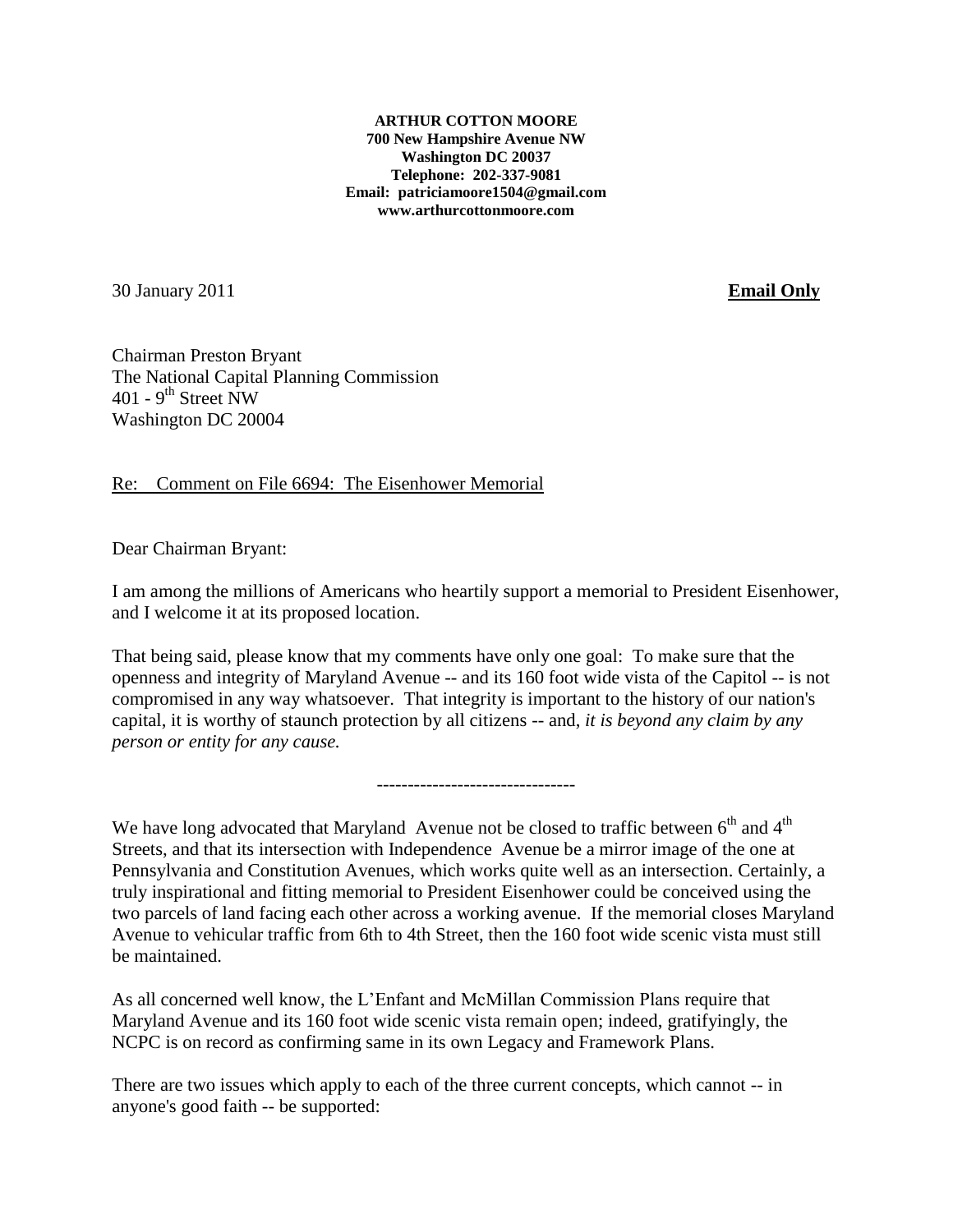Chairman Preston Bryant The National Capital Planning Commission 30 January 2011 Page Two.

First: there is the alleged, but not historically supported, 50 foot wide supposed "cartway," and the assertion that keeping the cartway somewhat open is all that is needed to maintain the vista of Maryland Avenue. Even allowing that someone may have found evidence that in the earliest of days, Maryland Avenue was a narrow cartway, it would be like saying Connecticut Avenue was once a 10 foot wide trail in the woods, and therefore it can narrowed to 10 feet. Maryland Avenue -- as the twin of Pennsylvania Avenue -- is clearly defined to be 160 feet -- not reducible at all, much less by over two-thirds, to 50 feet (a dimension which is ten feet narrower than the tight Colonial streets of Georgetown).

Second: there is the superimposition of geometry (whether circular or orthogonal) which has no relationship to, but successfully obscures – and therefore, denies – the angularity of Maryland Avenue. The NCPC, and its professional staff, inescapably know that each of these transgressions is in direct conflict with L'Enfant's basic intent to confirm importance to major boulevards by cutting them across the grid of streets in an angular and superior way -- to join important points in the Federal city. The memorial's design must respect and embrace that fundamental design requirement.

More specifically, here is a list of current design elements which corrupt the 160 foot wide scenic vista of the Capitol, and therefore the integrity of the L'Enfant and McMillan Plans -- our visual platform of democratic permanence -- which has served our country so well in the international community of nations:

## In Design Concept 1:

\* Five of the eight -- 10 feet in diameter, 68 feet high -- monumental columns;

\* Two-story 26 foot high inscribed stone lintels on top of the memorial blocks, and the central tree grove;

\* The narrow one-way roadway (perhaps a straw man) and the intersection with Independence Avenue (a traffic engineer's nightmare);

\* The circle is not centered on the avenue and clearly has no formal relationship to it; and

\* The grid of trees is angled, but not in a way that relates to the avenue.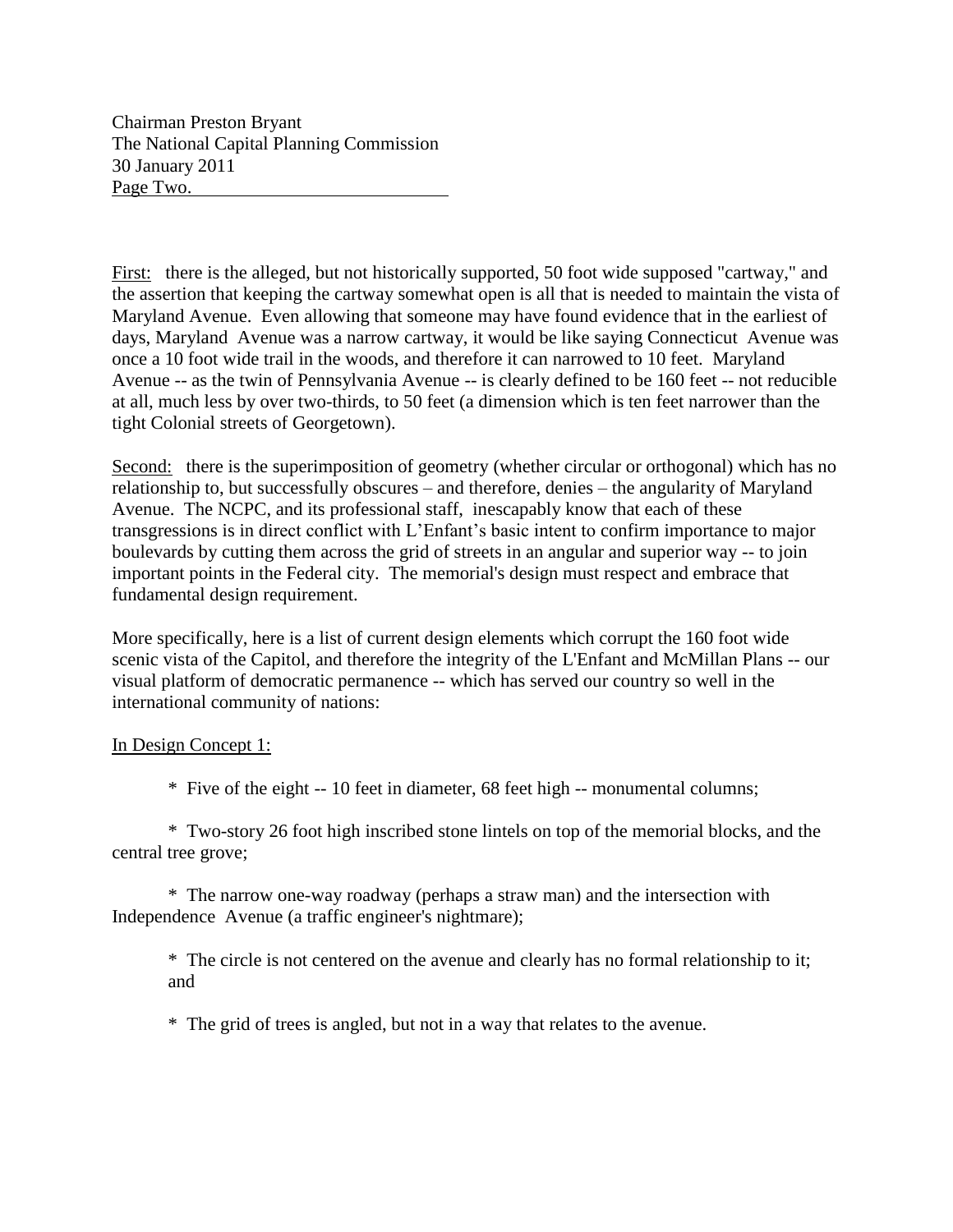Chairman Preston Bryant The National Capital Planning Commission 30 January 2011 Page Three.

## In Design Concept 2:

\* Two one story buildings are sited inside the vista (one is for toilets, the other is for a ranger station and bookstore;

\* Five of the eight columns are in the vista -- but have been reduced to be 50 feet high;

\* Inscribed stone lintels and the central tree grove are the same as concept 1 -- except - the grove is expanded to further block the vista;

\* With the elimination of the roadway, the presence of Maryland Avenue is further obscured; and

\* Emphasis on the east-west LBJ promenade and the rectangular grid of trees toward the orthogonal, consequently denies the angularity of the avenue.

## In Design Concept 3:

\* Four 79 foot (7 story) high columns and tapestries are in the vista;

\* The two columns and tapestry panels do not -- as stated -- frame the Capitol nor even the museum and cafeteria across Independence Avenue; and

\* The totally orthogonal rigidity of this concept further obscures the vista.

Four major Federal Government buildings have been constructed on the grid in this area -- each conforming to the L'Enfant and McMillan Plans. The Federal Government buildings just touch at their corners and do not intrude on the avenue; adjacent private buildings were also rightfully required to respect the vista: Boston Properties (between  $6<sup>th</sup>$  and  $7<sup>th</sup>$  Streets) reinforces the angle with its new addition; the Aerospace Building, adjacent to the L'Enfant promenade also conforms, as do each of the six buildings on the Portals site. In recent years, hundreds of millions of dollars have been invested in respecting the Maryland Avenue vista. The Eisenhower Memorial's design should continue to extend this pattern of respect.

The NCPC Executive Director's recommendations with regard to the memorial "Finds that the process by which the proposed concept designs have been developed is inconsistent with the Commission's 2006 site approval action which requires the applicant to use the section 106 process to design the Memorial to meet an established set of general design principles."...."And does not satisfy: Preserve reciprocal views to and from the U.S. Capitol along Maryland Avenue SW."